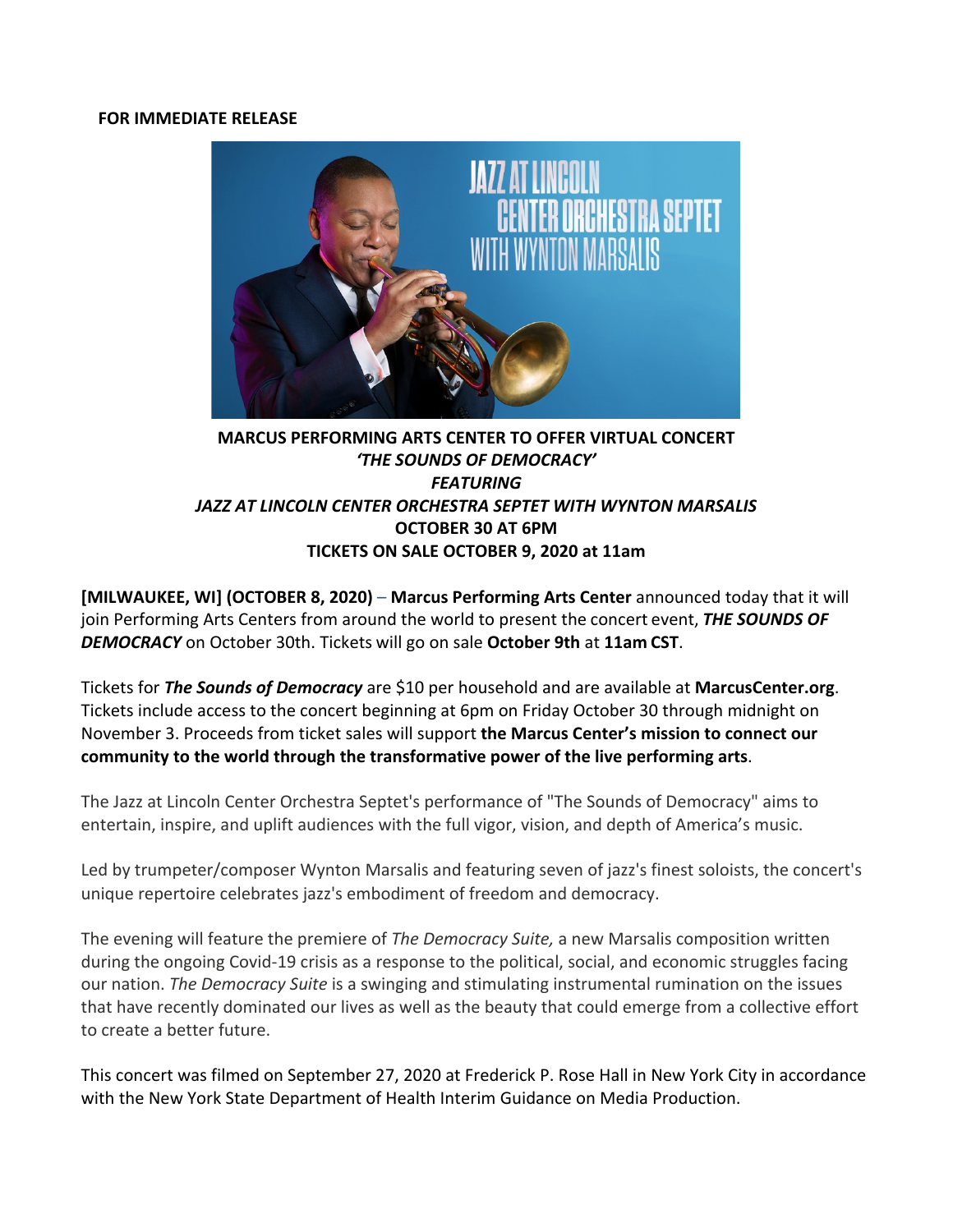Kendra Whitlock-Ingram, President and CEO of the Marcus Center states "In these unprecedented times, the Marcus Center recognizes how important it is to keep us all connected through the arts. We are thrilled to be able to share this amazing concert experience with the Milwaukee community and to continue our relationship with the Jazz at Lincoln Center and Wynton Marsalis."

## **ABOUT JAZZ AT LINCOLN CENTER**

Jazz at Lincoln Center is dedicated to inspiring and growing audiences for jazz. With the worldrenowned Jazz at Lincoln Center Orchestra and a comprehensive array of guest artists, Jazz at Lincoln Center advances a unique vision for the continued development of the art of jazz by producing a yearround schedule of performance, education, and broadcast events for audiences of all ages. These productions include concerts, national and international tours, residencies, weekly national radio programs, television broadcasts, recordings, publications, an annual high school jazz band competition and festival, a band director academy, jazz appreciation curricula for students, music publishing, children's concerts and classes, lectures, adult education courses, student and educator workshops, a record label, and interactive websites. Under the leadership of Managing and Artistic Director Wynton Marsalis, Chairman Clarence Otis, and Executive Director Greg Scholl, Jazz at Lincoln Center produces thousands of events each season in its home in New York City, Frederick P. Rose Hall, and around the world. For more information, visit jazz.org.

## **ABOUT WYNTON MARSALIS**

Wynton Marsalis (*Trumpet*) is the managing and artistic director of Jazz at Lincoln Center and a worldrenowned trumpeter and composer. Born in New Orleans, Louisiana in 1961, Marsalis began his classical training on trumpet at age 12, entered The Juilliard School at age 17, and then joined Art Blakey and the Jazz Messengers. He made his recording debut as a leader in 1982, and has since recorded more than 60 jazz and classical recordings, which have won him nine Grammy Awards. In 1983 he became the first and only artist to win both classical and jazz Grammys in the same year and repeated this feat in 1984. Marsalis is also an internationally respected teacher and spokesman for music education, and has received honorary doctorates from dozens of U.S. universities and colleges. He has written six books; his most recent are *Squeak, Rumble, Whomp! Whomp! Whomp!*, illustrated by Paul Rogers and published by Candlewick Press in 2012, and *Moving to Higher Ground: How Jazz Can Change Your Life* with Geoffrey C. Ward, published by Random House in 2008. In 1997 Marsalis became the first jazz artist to be awarded the prestigious Pulitzer Prize in music for his oratorio *Blood on the* Fields, which was commissioned by Jazz at Lincoln Center. In 2001 he was appointed Messenger of Peace by Mr. Kofi Annan, Secretary-General of the United Nations, and he has also been designated cultural ambassador to the United States of America by the U.S. State Department through their CultureConnect program. Marsalis was instrumental in the *Higher Ground Hurricane Relief* concert, produced by Jazz at Lincoln Center. The event raised more than \$3 million for the Higher Ground Relief Fund to benefit the musicians, music industry-related enterprises, and other individuals and entities from the areas in Greater New Orleans who were affected by Hurricane Katrina. Marsalis helped lead the effort to construct Jazz at Lincoln Center's home—Frederick P. Rose Hall—the first education, performance, and broadcast facility devoted to jazz, which opened in October 2004.

#### # # #

## **ABOUT THE MARCUS PERFORMING ARTS CENTER**